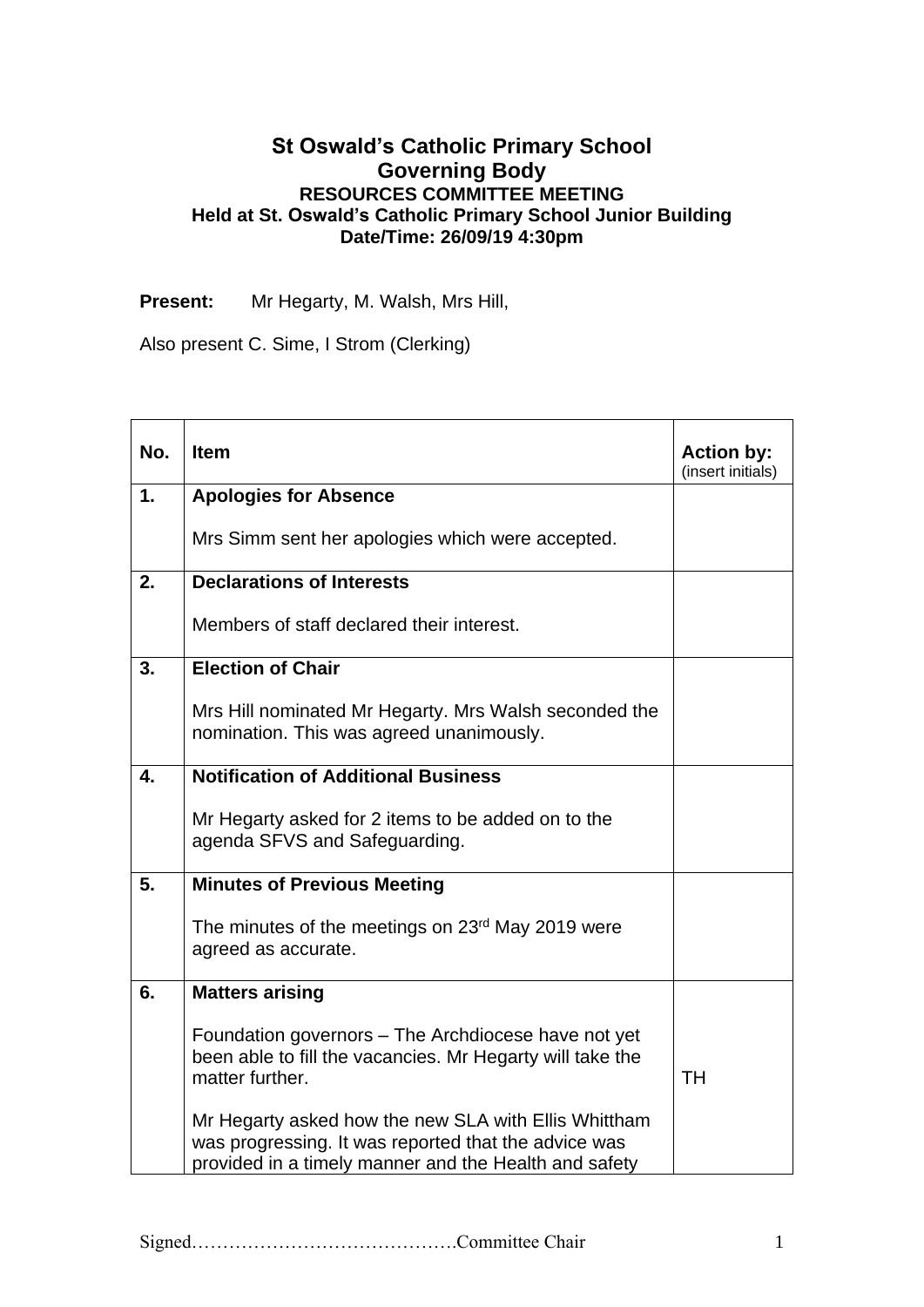|    | portal was very useful.                                                                                                                                                                                                                                                                                                                                                                                                                                                                                                                                                                                                                                                                                                                                                                                                                    |  |
|----|--------------------------------------------------------------------------------------------------------------------------------------------------------------------------------------------------------------------------------------------------------------------------------------------------------------------------------------------------------------------------------------------------------------------------------------------------------------------------------------------------------------------------------------------------------------------------------------------------------------------------------------------------------------------------------------------------------------------------------------------------------------------------------------------------------------------------------------------|--|
| 7. | <b>Finance Update</b>                                                                                                                                                                                                                                                                                                                                                                                                                                                                                                                                                                                                                                                                                                                                                                                                                      |  |
|    | Budget Monitoring Report - There has been no further<br>update since the Business Meeting last week.                                                                                                                                                                                                                                                                                                                                                                                                                                                                                                                                                                                                                                                                                                                                       |  |
|    | Mr Strom presented the current balance of Devolved<br>Capital to governor,. It is currently £77.3k. This takes into<br>account the recent expenditure for furnishings for the<br>new build and the projected costs for the forthcoming<br>infant drainage project. Governors asked what the plan<br>for spending the balance was. It was agreed that this<br>should be addressed in the updated Premises Action<br>Plan to be brought to the next meeting. With the next part<br>of the building paln expected after Christmas the money<br>would probably be needed for furniture.                                                                                                                                                                                                                                                        |  |
| 8. | <b>Premises Update</b>                                                                                                                                                                                                                                                                                                                                                                                                                                                                                                                                                                                                                                                                                                                                                                                                                     |  |
|    | <b>Building Update</b><br>Mr Hegarty, Mrs Walsh and Mr Strom had met<br>representatives from Arcadis prior to the meeting. They<br>were discussing options for Phase 2 of the building<br>project. A number of suggested alterations to the original<br>plans had been discussed. Mr Hegarty had been in<br>communication with Chris Williams from the Archdiocese<br>who confirmed that there was a commitment to providing<br>the funding. Mrs Walsh had hoped that the Phase 2<br>would start in January but Arcadis believe that Easter is<br>a more likely starting date.                                                                                                                                                                                                                                                             |  |
|    | <b>Infant Boiler</b><br>This project has been completed.                                                                                                                                                                                                                                                                                                                                                                                                                                                                                                                                                                                                                                                                                                                                                                                   |  |
|    | <b>Infant Drains</b><br>The contractor has been appointed and the work will<br>start during the October half term holiday. At a meeting<br>between the school, Arcadis and the contractor, Mrs<br>Walsh and Mr Strom asked about the scope of the work.<br>They were informed that the work was to be done,<br>primarily in external areas near to the year 2 and<br>reception playgrounds. This would involve putting<br>sleeves in the drains to prevent blockages. Mrs Walsh<br>asked about a previous report that had identified a lot of<br>work that could be invasive and also the problems that<br>had occurred internally in the past 12 months. The<br>contractor agreed that they would survey these areas<br>during the half term and were confident that these areas<br>could be sleeved as well. This could possibly be done |  |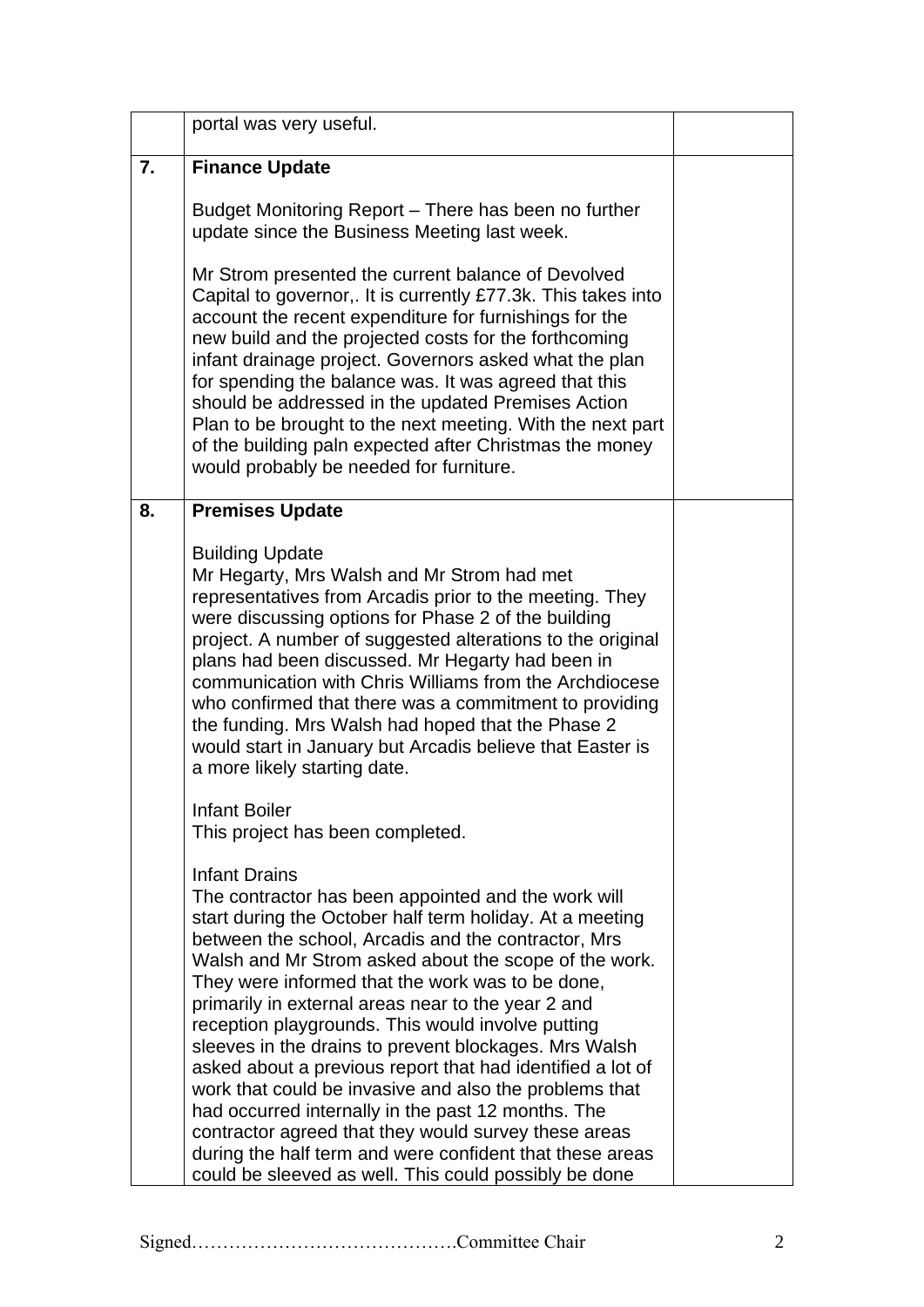|     | after the initial work.                                                                                                                                                                                                                                                                                                                                                                                                                                                                                       |  |
|-----|---------------------------------------------------------------------------------------------------------------------------------------------------------------------------------------------------------------------------------------------------------------------------------------------------------------------------------------------------------------------------------------------------------------------------------------------------------------------------------------------------------------|--|
| 9.  | <b>Staffing Update</b>                                                                                                                                                                                                                                                                                                                                                                                                                                                                                        |  |
|     | Miss Sime informed the governors that she had been<br>appointed the head teacher at St Matthew's Catholic<br>Primary in Liverpool. The governors congratulated her<br>and wished her well. They complimented Mrs Walsh on<br>her record of growing leaders.                                                                                                                                                                                                                                                   |  |
|     | Governors discussed some options for moving forward.<br>They recognised that the timetable for recruiting a new<br>deputy in time for January was impracticable. They<br>thought that it would be better to advertise the vacancy to<br>start in September 2020 as this was felt that it would<br>attract a wider range of candidates. As an interim<br>measure Mr Hegarty and Mrs Walsh are looking at<br>secondment options in conjunction with the archdiocese.                                            |  |
|     | Performance Management<br>The final appraisal meetings have taken place and there<br>have been no identified issues. The date for the pay<br>committee has been confirmed. The new targets for<br>teachers will be identified with 2 targets relating to school<br>priorities and linking in with the school development plan<br>and teachers bringing an individual target which is also in<br>line with the school priorities.                                                                              |  |
| 10. | <b>School Evaluation Form</b>                                                                                                                                                                                                                                                                                                                                                                                                                                                                                 |  |
|     | The new SEF had been distributed. It has been based on<br>the new Ofsted framework and paid regards to the<br>priorities that came from our previous inspection.<br>Governors discussed some of the judgements and felt<br>that some areas had been judged very robustly and may<br>even have been harsh in some areas, but in general<br>agreed with the judgements and commented that there<br>was some areas that would not need much development<br>to go into an outstanding rather than good judgement. |  |
| 11. | <b>Term Dates 2020/21</b>                                                                                                                                                                                                                                                                                                                                                                                                                                                                                     |  |
|     | 3 alternative proposals had been distributed earlier. They<br>were all broadly in line with the Liverpool City Council<br>suggested dates, however, they all allowed for the school<br>to take a two week break for the May half term. The<br>differences in the three options were about the<br>placement of a number of the Inset Days. Option one<br>identified two Inset days at the end of the school year.<br>While this would allow staff to prepare for the next                                      |  |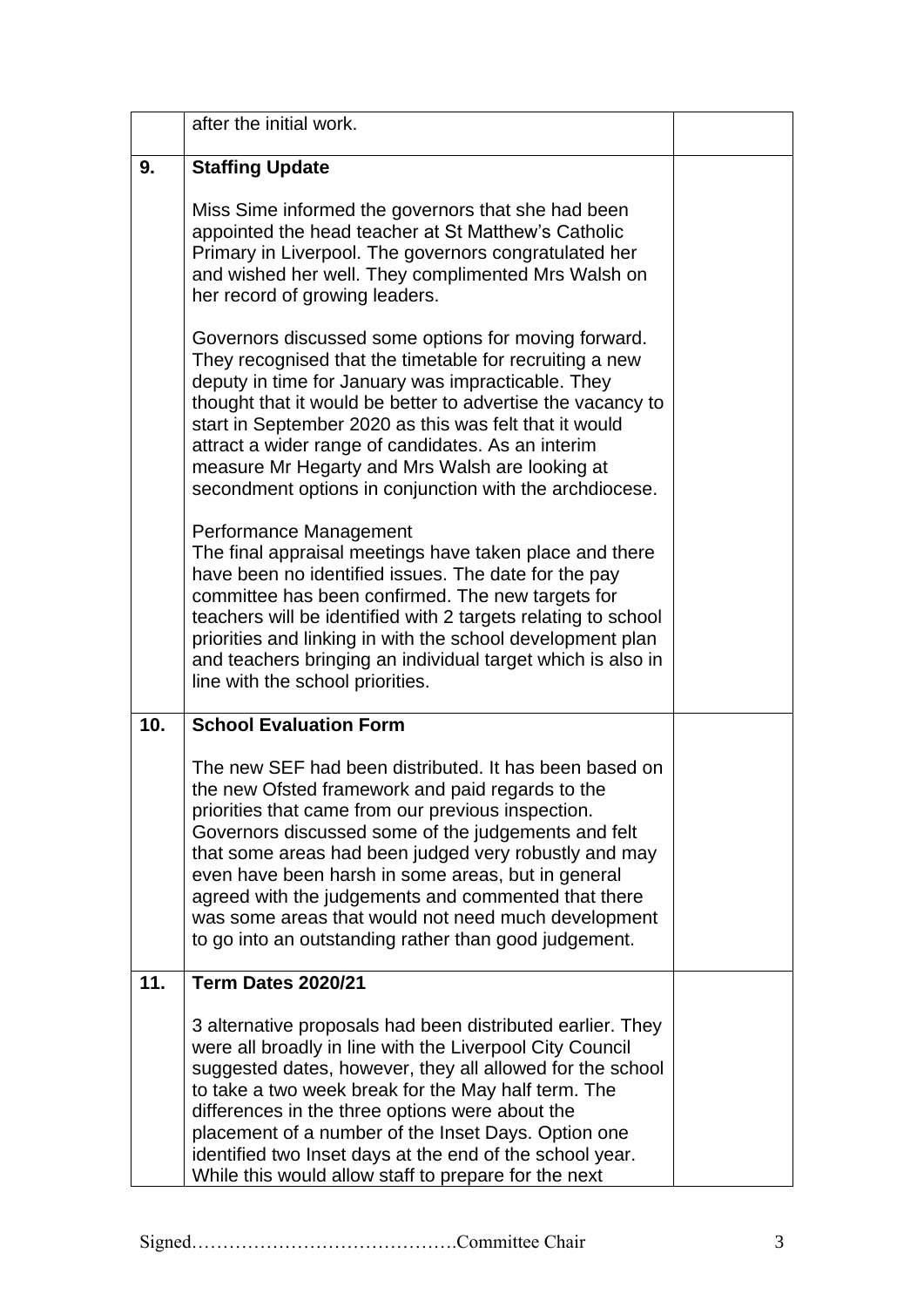|     | academic year it was felt that these Inset days would not<br>be as valuable as if they were placed earlier in the year.<br>The other two options differed in one respect with an<br>Inset day either straight after the Christmas holidays or<br>straight after the February half term. It was agreed that<br>the Inset Day after the February half term would be more<br>effective so Option 3 of those given was approved.                                                                                                                                                                                                                                                                                                                                                                                                                                                                                                                                                                 |  |
|-----|----------------------------------------------------------------------------------------------------------------------------------------------------------------------------------------------------------------------------------------------------------------------------------------------------------------------------------------------------------------------------------------------------------------------------------------------------------------------------------------------------------------------------------------------------------------------------------------------------------------------------------------------------------------------------------------------------------------------------------------------------------------------------------------------------------------------------------------------------------------------------------------------------------------------------------------------------------------------------------------------|--|
| 12. | <b>Policies for ratification</b>                                                                                                                                                                                                                                                                                                                                                                                                                                                                                                                                                                                                                                                                                                                                                                                                                                                                                                                                                             |  |
|     | The following policies were distributed prior to the<br>meeting.                                                                                                                                                                                                                                                                                                                                                                                                                                                                                                                                                                                                                                                                                                                                                                                                                                                                                                                             |  |
|     | Staff Capability – Governors asked if there had<br>been any changes from the previous policy. They<br>were informed that it hadn't changed. Governors<br>agreed the policy.<br>Staff Appraisal - Governors again asked if there<br>had been any amendments from the previous<br>policy. They were informed that there were no<br>significant changes as the current policy was<br>working well. Governors agreed the policy.<br>Whistleblowing - Governors were informed that<br>$\bullet$<br>there had been no changes to the previous policy.<br>Governors agreed the policy.<br>Charging and remissions - Governors were<br>$\bullet$<br>informed that there had been a minor change in<br>that the school fund has now been closed so<br>could no longer provide an account for any sales<br>income or school trips income. It was also pointed<br>out that the top-up swimming in year 6 was not a<br>statutory curriculum lesson so may be chargeable.<br>Governors agreed the policy. |  |
|     | The Pay Policy was tabled at the meeting as it had only<br>been agreed by unions earlier in the week. Governors<br>were informed that the only change to the policy was the<br>updated pay tables in the appendices which took into<br>account the 2.75% uplift agreed in the School teachers<br>pay and Conditions Document published at the end of<br>the previous week. Governors agreed the policy.                                                                                                                                                                                                                                                                                                                                                                                                                                                                                                                                                                                      |  |
| 13. | <b>Requests from staff</b>                                                                                                                                                                                                                                                                                                                                                                                                                                                                                                                                                                                                                                                                                                                                                                                                                                                                                                                                                                   |  |
|     | A teacher has requested to take a day off to attend a<br>wedding in which she would be a bridesmaid. Mrs Walsh<br>informed governors that there was an opportunity to<br>reschedule the teacher's PPA time so that the time<br>required would be $\frac{1}{2}$ a day. Governors agreed the<br>request.                                                                                                                                                                                                                                                                                                                                                                                                                                                                                                                                                                                                                                                                                       |  |